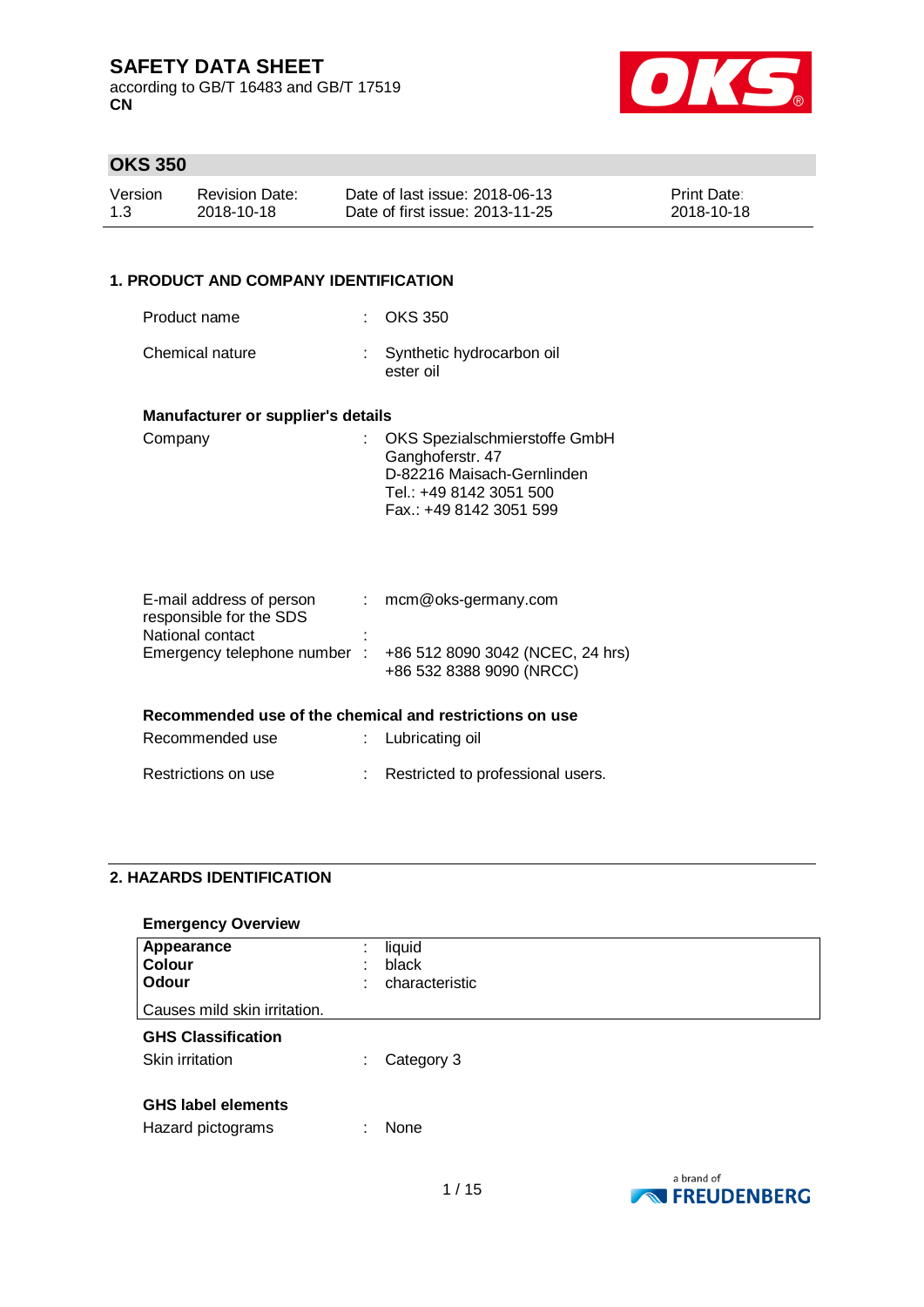according to GB/T 16483 and GB/T 17519 **CN**



## **OKS 350**

| Version<br>1.3 | <b>Revision Date:</b><br>2018-10-18                                                    | Date of last issue: 2018-06-13<br>Date of first issue: 2013-11-25                      | Print Date:<br>2018-10-18 |
|----------------|----------------------------------------------------------------------------------------|----------------------------------------------------------------------------------------|---------------------------|
|                |                                                                                        |                                                                                        |                           |
|                | Signal word                                                                            | Warning                                                                                |                           |
|                | <b>Hazard statements</b>                                                               | H316 Causes mild skin irritation.                                                      |                           |
|                | Precautionary statements                                                               | Response:<br>P332 + P313 If skin irritation occurs: Get medical advice/atten-<br>tion. |                           |
|                | <b>Physical and chemical hazards</b><br>Not classified based on available information. |                                                                                        |                           |
|                | <b>Health hazards</b>                                                                  |                                                                                        |                           |
|                | Causes mild skin irritation.                                                           |                                                                                        |                           |
|                | <b>Environmental hazards</b>                                                           |                                                                                        |                           |
|                | Not classified based on available information.                                         |                                                                                        |                           |
|                | Other hazards which do not result in classification                                    |                                                                                        |                           |

None known.

### **3. COMPOSITION/INFORMATION ON INGREDIENTS**

Substance / Mixture : Mixture

### **Hazardous components**

| Chemical name                                | CAS-No.    | Concentration (% w/w) |
|----------------------------------------------|------------|-----------------------|
| 2,2-dimethyl-1,3-propanediyl dioleate        | 42222-50-4 | $>=$ 30 - $<$ 50      |
| Amines, C11-14-branched alkyl, monohexyl and | 80939-62-4 | $>= 1 - 2.5$          |
| dihexyl phosphates                           |            |                       |

### **4. FIRST AID MEASURES**

| If inhaled              | Remove person to fresh air. If signs/symptoms continue, get<br>medical attention.<br>Keep patient warm and at rest.<br>If unconscious, place in recovery position and seek medical<br>advice.<br>Keep respiratory tract clear.<br>If breathing is irregular or stopped, administer artificial respira-<br>tion. |
|-------------------------|-----------------------------------------------------------------------------------------------------------------------------------------------------------------------------------------------------------------------------------------------------------------------------------------------------------------|
| In case of skin contact | : Take off all contaminated clothing immediately.<br>Wash off immediately with soap and plenty of water.<br>Get medical attention immediately if irritation develops and<br>persists.<br>Wash clothing before reuse.                                                                                            |

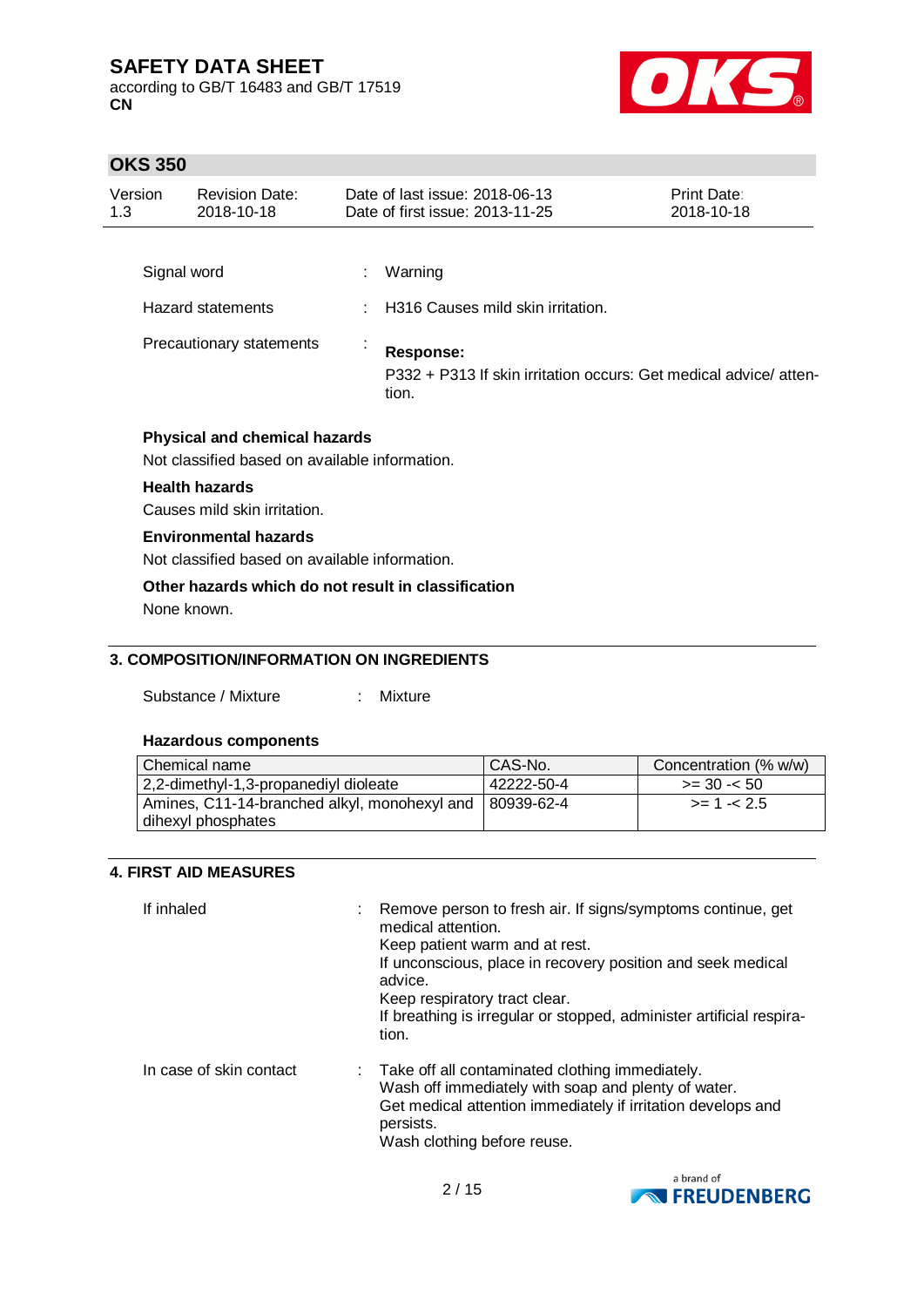according to GB/T 16483 and GB/T 17519 **CN**



## **OKS 350**

| Version<br>1.3 |                  | <b>Revision Date:</b><br>2018-10-18                    |      | Date of last issue: 2018-06-13<br>Date of first issue: 2013-11-25                                                                                                                                                                                                   | <b>Print Date:</b><br>2018-10-18 |
|----------------|------------------|--------------------------------------------------------|------|---------------------------------------------------------------------------------------------------------------------------------------------------------------------------------------------------------------------------------------------------------------------|----------------------------------|
|                |                  | In case of eye contact                                 |      | Thoroughly clean shoes before reuse.<br>Rinse immediately with plenty of water, also under the eyelids,<br>for at least 10 minutes.<br>If eye irritation persists, consult a specialist.                                                                            |                                  |
|                | If swallowed     |                                                        |      | Move the victim to fresh air.<br>If unconscious, place in recovery position and seek medical<br>advice.<br>Keep respiratory tract clear.<br>Do NOT induce vomiting.<br>Rinse mouth with water.<br>Never give anything by mouth to an unconscious person.            |                                  |
|                | delayed          | Most important symptoms<br>and effects, both acute and |      | No information available.<br>None known.                                                                                                                                                                                                                            |                                  |
|                |                  | Notes to physician                                     |      | No information available.                                                                                                                                                                                                                                           |                                  |
|                |                  | <b>5. FIREFIGHTING MEASURES</b>                        |      |                                                                                                                                                                                                                                                                     |                                  |
|                |                  | Suitable extinguishing media                           | - 11 | Use water spray, alcohol-resistant foam, dry chemical or car-<br>bon dioxide.                                                                                                                                                                                       |                                  |
|                | media            | Unsuitable extinguishing                               |      | High volume water jet                                                                                                                                                                                                                                               |                                  |
|                | fighting         | Specific hazards during fire-                          | ÷.   | Fire may cause evolution of:<br>Carbon oxides<br>Nitrogen oxides (NOx)<br>Oxides of phosphorus                                                                                                                                                                      |                                  |
|                | thods            | Specific extinguishing me-                             |      | Standard procedure for chemical fires.                                                                                                                                                                                                                              |                                  |
|                | for firefighters | Special protective equipment :                         |      | In the event of fire, wear self-contained breathing apparatus.<br>Use personal protective equipment.<br>In the case of respirable dust and/or fumes, use self-contained<br>breathing apparatus.<br>Exposure to decomposition products may be a hazard to<br>health. |                                  |

### **6. ACCIDENTAL RELEASE MEASURES**

| Personal precautions, protec-: | Evacuate personnel to safe areas.  |
|--------------------------------|------------------------------------|
| tive equipment and emer-       | Use personal protective equipment. |
| gency procedures               | Ensure adequate ventilation.       |

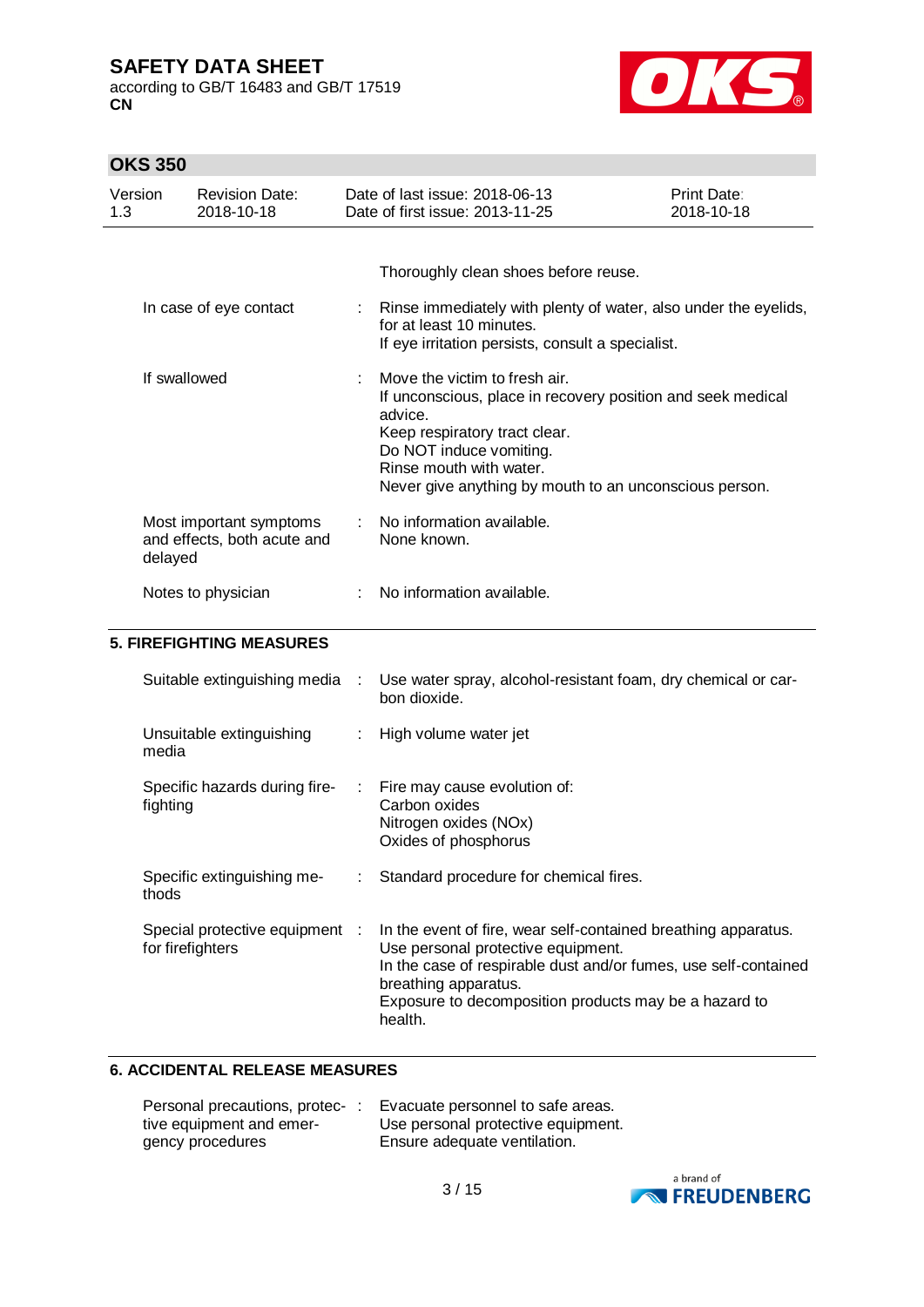according to GB/T 16483 and GB/T 17519 **CN**



÷.

## **OKS 350**

| Version<br>1.3 | <b>Revision Date:</b><br>2018-10-18                      | Date of last issue: 2018-06-13<br>Date of first issue: 2013-11-25                                                                                                                                                                            | Print Date:<br>2018-10-18 |
|----------------|----------------------------------------------------------|----------------------------------------------------------------------------------------------------------------------------------------------------------------------------------------------------------------------------------------------|---------------------------|
|                |                                                          | Do not breathe vapours or spray mist.<br>Refer to protective measures listed in sections 7 and 8.                                                                                                                                            |                           |
|                | Environmental precautions                                | : Try to prevent the material from entering drains or water<br>courses.<br>Prevent further leakage or spillage if safe to do so.<br>Local authorities should be advised if significant spillages<br>cannot be contained.                     |                           |
|                | Methods and materials for<br>containment and cleaning up | Contain spillage, and then collect with non-combustible ab-<br>sorbent material, (e.g. sand, earth, diatomaceous earth, ver-<br>miculite) and place in container for disposal according to local<br>/ national regulations (see section 13). |                           |

### **7. HANDLING AND STORAGE**

**Handling**

| Advice on safe handling     |   | Do not breathe vapours or spray mist.<br>Avoid contact with skin and eyes.<br>For personal protection see section 8.<br>Smoking, eating and drinking should be prohibited in the ap-<br>plication area.<br>Wash hands and face before breaks and immediately after<br>handling the product.<br>Do not get in eyes or mouth or on skin.<br>Do not get on skin or clothing.<br>Do not ingest.<br>Do not repack.<br>Do not re-use empty containers.<br>These safety instructions also apply to empty packaging which<br>may still contain product residues.<br>Keep container closed when not in use. |
|-----------------------------|---|----------------------------------------------------------------------------------------------------------------------------------------------------------------------------------------------------------------------------------------------------------------------------------------------------------------------------------------------------------------------------------------------------------------------------------------------------------------------------------------------------------------------------------------------------------------------------------------------------|
| Avoidance of contact        |   | No materials to be especially mentioned.                                                                                                                                                                                                                                                                                                                                                                                                                                                                                                                                                           |
| <b>Storage</b>              |   |                                                                                                                                                                                                                                                                                                                                                                                                                                                                                                                                                                                                    |
| Conditions for safe storage | ÷ | Store in original container.<br>Keep container closed when not in use.<br>Keep in a dry, cool and well-ventilated place.<br>Containers which are opened must be carefully resealed and<br>kept upright to prevent leakage.<br>Store in accordance with the particular national regulations.<br>Keep in properly labelled containers.                                                                                                                                                                                                                                                               |

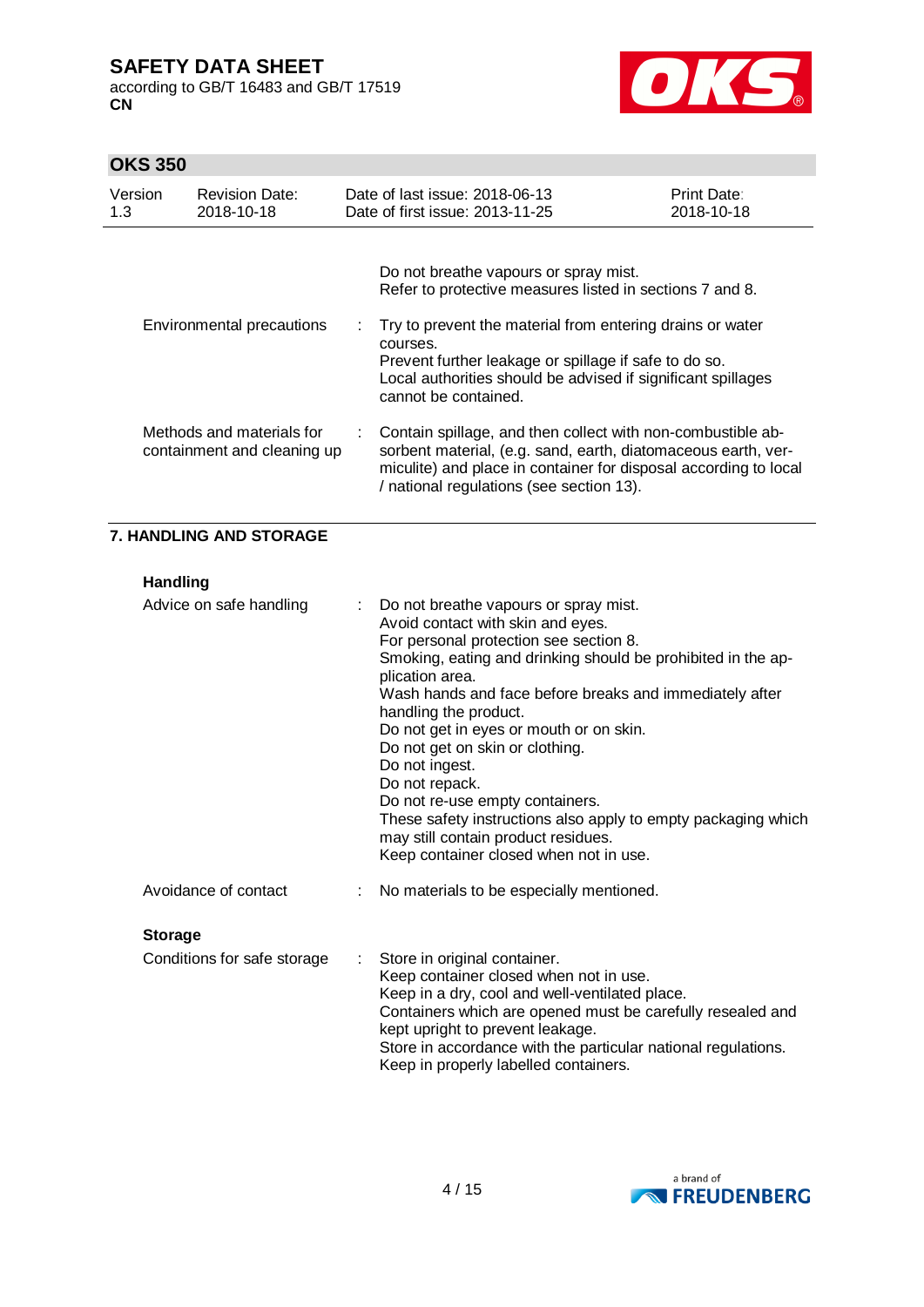according to GB/T 16483 and GB/T 17519 **CN**



## **OKS 350**

| Version | <b>Revision Date:</b> | Date of last issue: 2018-06-13  | <b>Print Date:</b> |
|---------|-----------------------|---------------------------------|--------------------|
| 1.3     | 2018-10-18            | Date of first issue: 2013-11-25 | 2018-10-18         |

### **8. EXPOSURE CONTROLS/PERSONAL PROTECTION**

| <b>Components with workplace control parameters</b> |    |                                                                                                                                                                                                                                                                                                                                       |  |  |
|-----------------------------------------------------|----|---------------------------------------------------------------------------------------------------------------------------------------------------------------------------------------------------------------------------------------------------------------------------------------------------------------------------------------|--|--|
|                                                     |    | Contains no substances with occupational exposure limit values.                                                                                                                                                                                                                                                                       |  |  |
| <b>Engineering measures</b>                         | ÷. | Maintain air concentrations below occupational exposure<br>standards.                                                                                                                                                                                                                                                                 |  |  |
| Personal protective equipment                       |    |                                                                                                                                                                                                                                                                                                                                       |  |  |
| Respiratory protection                              | ÷  | Not required; except in case of aerosol formation.                                                                                                                                                                                                                                                                                    |  |  |
| Filter type                                         |    | Filter type A-P                                                                                                                                                                                                                                                                                                                       |  |  |
| Eye/face protection                                 |    | Safety glasses with side-shields conforming to EN166                                                                                                                                                                                                                                                                                  |  |  |
| Hand protection<br>Material<br>Protective index     |    | butyl-rubber<br>Class 1                                                                                                                                                                                                                                                                                                               |  |  |
| <b>Remarks</b>                                      |    | Wear protective gloves. The selected protective gloves have<br>to satisfy the specifications of EU Directive 89/686/EEC and<br>the standard EN 374 derived from it. The break through time<br>depends amongst other things on the material, the thickness<br>and the type of glove and therefore has to be measured for<br>each case. |  |  |
| Protective measures                                 |    | The type of protective equipment must be selected according<br>to the concentration and amount of the dangerous substance<br>at the specific workplace.<br>Choose body protection in relation to its type, to the concen-<br>tration and amount of dangerous substances, and to the spe-<br>cific work-place.                         |  |  |
| Hygiene measures                                    |    | Wash face, hands and any exposed skin thoroughly after<br>handling.                                                                                                                                                                                                                                                                   |  |  |

#### **9. PHYSICAL AND CHEMICAL PROPERTIES**

| Appearance      | $:$ liquid        |
|-----------------|-------------------|
| Colour          | $:$ black         |
| Odour           | : characteristic  |
| Odour Threshold | No data available |

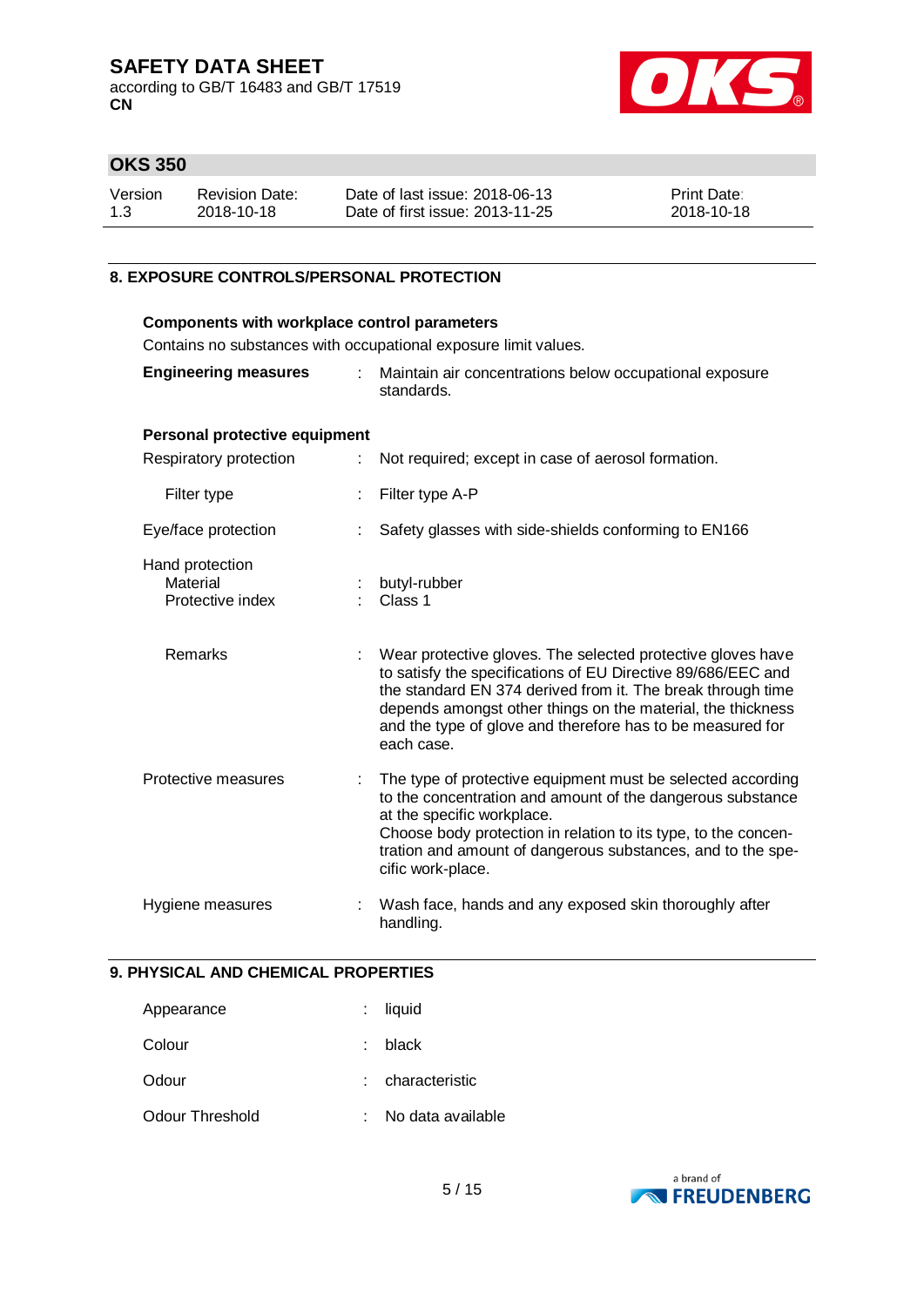according to GB/T 16483 and GB/T 17519 **CN**



## **OKS 350**

| Version<br>1.3 |                     | <b>Revision Date:</b><br>2018-10-18                   |   | Date of last issue: 2018-06-13<br>Date of first issue: 2013-11-25 | Print Date:<br>2018-10-18 |
|----------------|---------------------|-------------------------------------------------------|---|-------------------------------------------------------------------|---------------------------|
|                |                     |                                                       |   |                                                                   |                           |
|                | pH                  |                                                       |   | No data available                                                 |                           |
|                |                     | Melting point/range                                   |   | No data available                                                 |                           |
|                |                     | Boiling point/boiling range                           |   | No data available                                                 |                           |
|                | Flash point         |                                                       |   | 260 °C                                                            |                           |
|                |                     | Evaporation rate                                      | ÷ | No data available                                                 |                           |
|                |                     | Flammability (solid, gas)                             |   | Not applicable                                                    |                           |
|                | Self-ignition       |                                                       |   | No data available                                                 |                           |
|                |                     | Upper explosion limit / Upper<br>flammability limit   | ÷ | No data available                                                 |                           |
|                |                     | Lower explosion limit / Lower :<br>flammability limit |   | No data available                                                 |                           |
|                |                     | Vapour pressure                                       | ÷ | $< 1$ hPa (20 °C)                                                 |                           |
|                |                     | Relative vapour density                               |   | No data available                                                 |                           |
|                | Density             |                                                       |   | 0.9010 g/cm3 (20 $°C$ )                                           |                           |
|                | <b>Bulk density</b> |                                                       |   | No data available                                                 |                           |
|                | Solubility(ies)     | Water solubility                                      | ÷ | immiscible                                                        |                           |
|                |                     | Solubility in other solvents                          | ÷ | No data available                                                 |                           |
|                | octanol/water       | Partition coefficient: n-                             |   | No data available                                                 |                           |
|                |                     | Auto-ignition temperature                             |   | No data available                                                 |                           |
|                |                     | Decomposition temperature                             | ÷ | No data available                                                 |                           |
|                | Viscosity           | Viscosity, dynamic                                    | ÷ | No data available                                                 |                           |
|                |                     | Viscosity, kinematic                                  | t | 245 mm2/s (40 °C)                                                 |                           |
|                |                     | <b>Explosive properties</b>                           |   | Not explosive                                                     |                           |
|                |                     | Oxidizing properties                                  |   | No data available                                                 |                           |

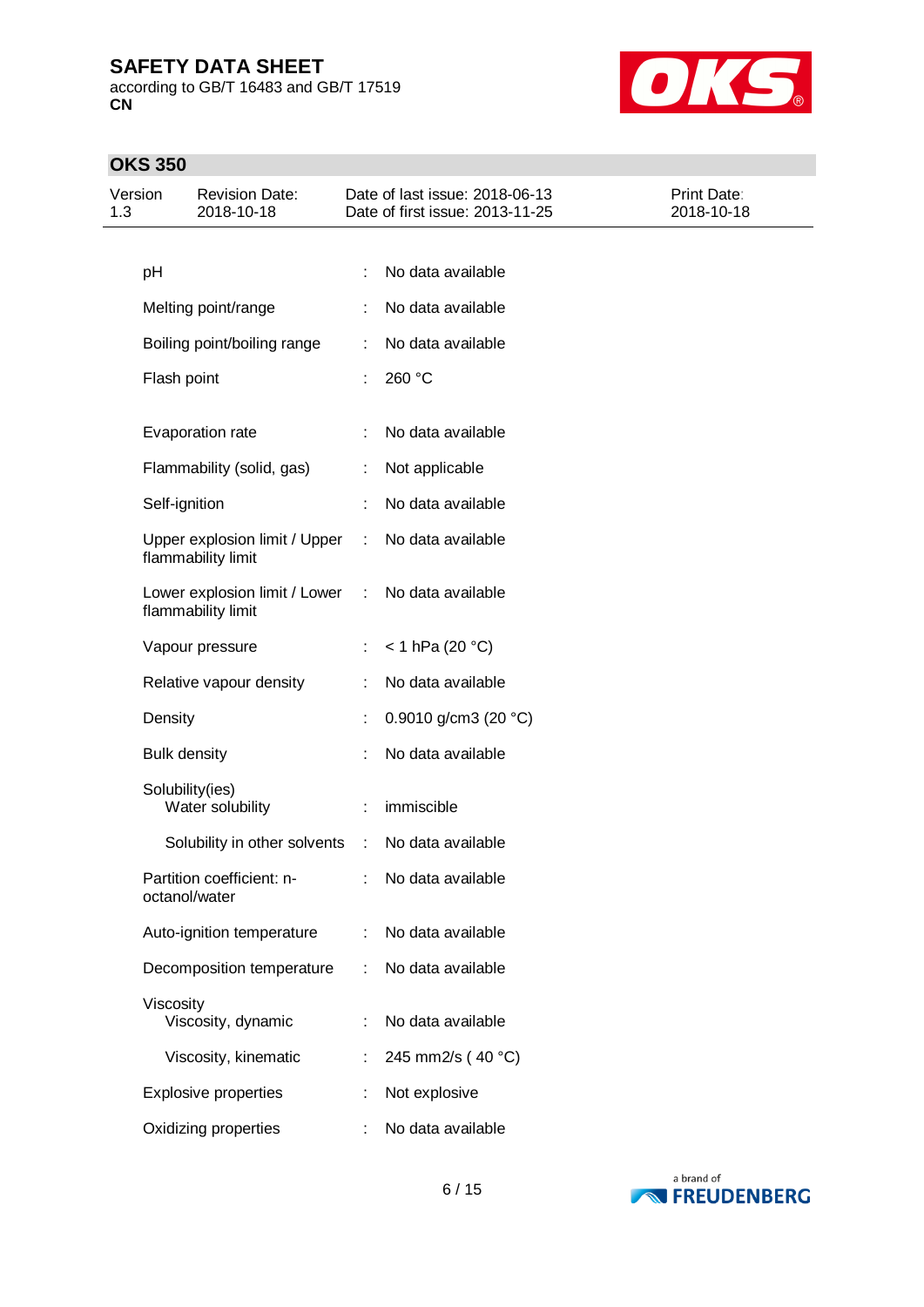according to GB/T 16483 and GB/T 17519 **CN**



## **OKS 350**

|     | טטט טווט                               |                                     |   |                                                                        |                           |  |  |  |
|-----|----------------------------------------|-------------------------------------|---|------------------------------------------------------------------------|---------------------------|--|--|--|
| 1.3 | Version                                | <b>Revision Date:</b><br>2018-10-18 |   | Date of last issue: 2018-06-13<br>Date of first issue: 2013-11-25      | Print Date:<br>2018-10-18 |  |  |  |
|     |                                        | Sublimation point                   |   | No data available                                                      |                           |  |  |  |
|     | <b>10. STABILITY AND REACTIVITY</b>    |                                     |   |                                                                        |                           |  |  |  |
|     | Reactivity                             |                                     |   | No hazards to be specially mentioned.                                  |                           |  |  |  |
|     |                                        | Chemical stability                  |   | Stable under normal conditions.                                        |                           |  |  |  |
|     | tions                                  | Possibility of hazardous reac-      | ÷ | No dangerous reaction known under conditions of normal use.            |                           |  |  |  |
|     |                                        | Conditions to avoid                 |   | No conditions to be specially mentioned.                               |                           |  |  |  |
|     |                                        | Incompatible materials              |   | No materials to be especially mentioned.                               |                           |  |  |  |
|     | products                               | Hazardous decomposition             | ÷ | No decomposition if stored and applied as directed.                    |                           |  |  |  |
|     | <b>11. TOXICOLOGICAL INFORMATION</b>   |                                     |   |                                                                        |                           |  |  |  |
|     |                                        | <b>Acute toxicity</b>               |   |                                                                        |                           |  |  |  |
|     | Product:                               |                                     |   |                                                                        |                           |  |  |  |
|     |                                        | Acute oral toxicity                 |   | Acute toxicity estimate: $> 5,000$ mg/kg<br>Method: Calculation method |                           |  |  |  |
|     |                                        | Acute inhalation toxicity           |   | Remarks: This information is not available.                            |                           |  |  |  |
|     |                                        | Acute dermal toxicity               |   | Remarks: This information is not available.                            |                           |  |  |  |
|     |                                        | <u>Components:</u>                  |   |                                                                        |                           |  |  |  |
|     | 2,2-dimethyl-1,3-propanediyl dioleate: |                                     |   |                                                                        |                           |  |  |  |
|     |                                        | Acute oral toxicity                 |   | LD50 Oral (Rat): > 2,000 mg/kg<br>Method: OECD Test Guideline 401      |                           |  |  |  |
|     |                                        |                                     |   | Amines, C11-14-branched alkyl, monohexyl and dihexyl phosphates:       |                           |  |  |  |
|     |                                        | Acute oral toxicity                 |   | LD50 (Rat): $> 5,000$ mg/kg<br>Method: OECD Test Guideline 401         |                           |  |  |  |

Acute dermal toxicity : LD50 (Rat): > 2,000 mg/kg Method: OECD Test Guideline 402 Assessment: The substance or mixture has no acute dermal toxicity

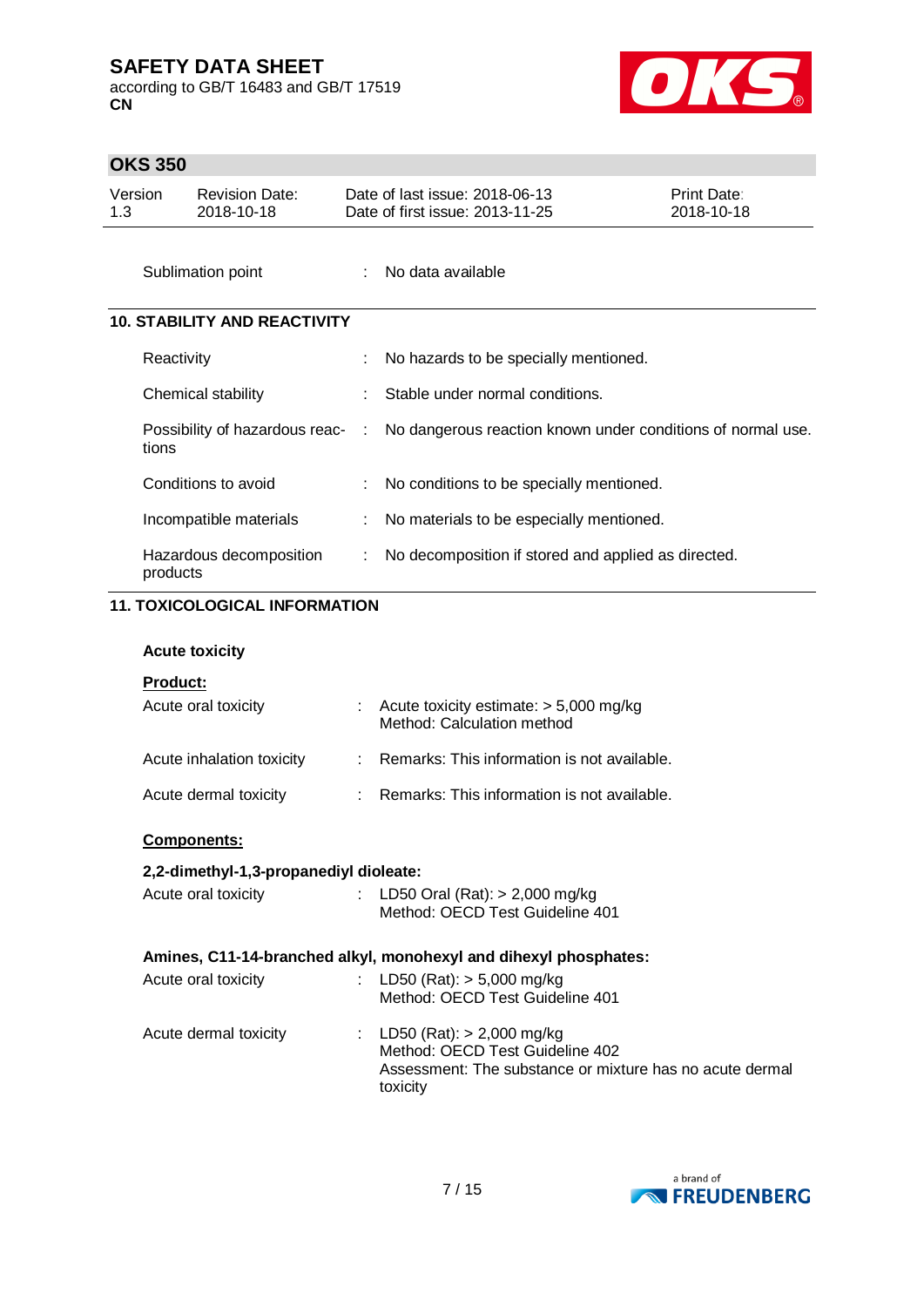according to GB/T 16483 and GB/T 17519 **CN**



| <b>OKS 350</b> |                                          |                                                                  |                                 |
|----------------|------------------------------------------|------------------------------------------------------------------|---------------------------------|
| Version        | <b>Revision Date:</b>                    | Date of last issue: 2018-06-13                                   | Print Date:                     |
| 1.3            | 2018-10-18                               | Date of first issue: 2013-11-25                                  | 2018-10-18                      |
|                |                                          |                                                                  |                                 |
|                | <b>Skin corrosion/irritation</b>         |                                                                  |                                 |
|                | Product:                                 |                                                                  |                                 |
|                | Remarks                                  | ÷<br>This information is not available.                          |                                 |
|                | Components:                              |                                                                  |                                 |
|                |                                          | Amines, C11-14-branched alkyl, monohexyl and dihexyl phosphates: |                                 |
| Species        |                                          | Rabbit                                                           |                                 |
| Method         | Assessment                               | Irritating to skin.<br>OECD Test Guideline 404                   |                                 |
| Result         |                                          | Irritating to skin.                                              |                                 |
|                |                                          |                                                                  |                                 |
|                | Serious eye damage/eye irritation        |                                                                  |                                 |
|                | Product:                                 |                                                                  |                                 |
|                | <b>Remarks</b>                           | This information is not available.<br>÷                          |                                 |
|                | Components:                              |                                                                  |                                 |
|                |                                          | Amines, C11-14-branched alkyl, monohexyl and dihexyl phosphates: |                                 |
| <b>Species</b> |                                          | Rabbit                                                           |                                 |
| Result         |                                          | Irritating to eyes.                                              |                                 |
|                | Assessment                               | Irritating to eyes.<br><b>OECD Test Guideline 405</b>            |                                 |
| Method         |                                          |                                                                  |                                 |
|                | <b>Respiratory or skin sensitisation</b> |                                                                  |                                 |
|                | Product:                                 |                                                                  |                                 |
|                | <b>Remarks</b>                           | This information is not available.<br>٠                          |                                 |
|                | Components:                              |                                                                  |                                 |
|                |                                          | Amines, C11-14-branched alkyl, monohexyl and dihexyl phosphates: |                                 |
|                | <b>Test Type</b>                         | <b>Maximisation Test</b>                                         |                                 |
|                | Exposure routes                          | Dermal                                                           |                                 |
| Species        | Assessment                               | Guinea pig<br>Does not cause skin sensitisation.                 |                                 |
| Result         |                                          | Does not cause skin sensitisation.                               |                                 |
|                | Germ cell mutagenicity                   |                                                                  |                                 |
|                | Product:                                 |                                                                  |                                 |
|                | Genotoxicity in vitro                    | Remarks: No data available                                       |                                 |
|                | Genotoxicity in vivo                     | Remarks: No data available<br>÷                                  |                                 |
|                |                                          | 8/15                                                             | a brand of<br><b>NEUDENBERG</b> |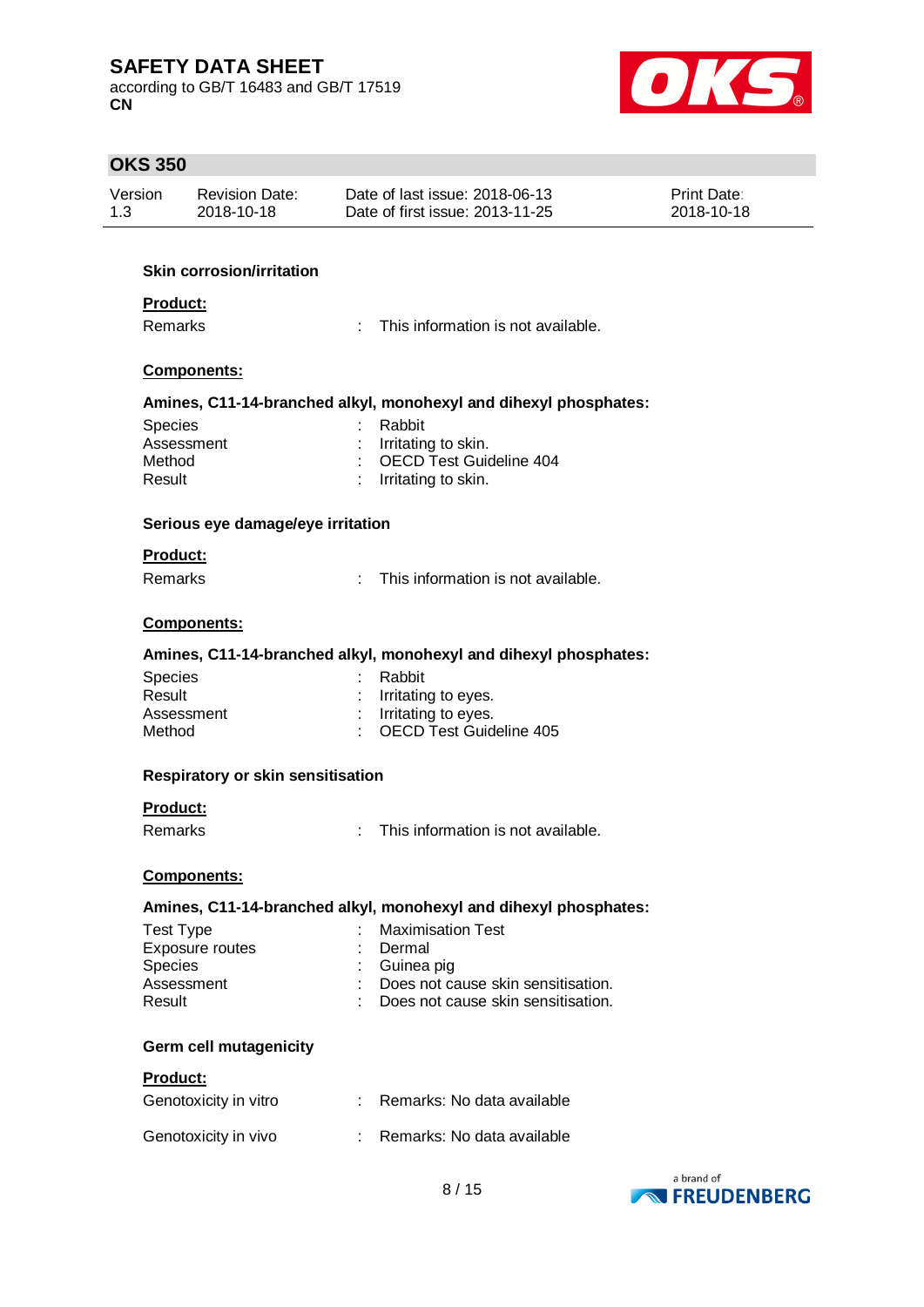according to GB/T 16483 and GB/T 17519 **CN**



## **OKS 350**

| Version | <b>Revision Date:</b> | Date of last issue: 2018-06-13  | <b>Print Date:</b> |
|---------|-----------------------|---------------------------------|--------------------|
| 1.3     | 2018-10-18            | Date of first issue: 2013-11-25 | 2018-10-18         |

### **Components:**

|                                                           | Amines, C11-14-branched alkyl, monohexyl and dihexyl phosphates:                                                                                                                                                                                      |
|-----------------------------------------------------------|-------------------------------------------------------------------------------------------------------------------------------------------------------------------------------------------------------------------------------------------------------|
| Genotoxicity in vitro                                     | Test Type: gene mutation test<br>Test system: Salmonella typhimurium<br>Metabolic activation: with and without metabolic activation<br>Method: OECD Test Guideline 471<br>Result: negative                                                            |
| Carcinogenicity                                           |                                                                                                                                                                                                                                                       |
| Product:<br>Remarks                                       | No data available                                                                                                                                                                                                                                     |
| <b>Reproductive toxicity</b>                              |                                                                                                                                                                                                                                                       |
| Product:<br>Effects on fertility<br>$\mathbb{Z}^{\times}$ | Remarks: No data available                                                                                                                                                                                                                            |
| Effects on foetal develop-<br>ment                        | : Remarks: No data available                                                                                                                                                                                                                          |
| Components:                                               |                                                                                                                                                                                                                                                       |
|                                                           | Amines, C11-14-branched alkyl, monohexyl and dihexyl phosphates:                                                                                                                                                                                      |
| Effects on fertility                                      | Test Type: reproductive and developmental toxicity study<br>Species: Rat<br>Application Route: Oral<br>General Toxicity - Parent: LOAEL: 10 mg/kg body weight<br>General Toxicity F1: NOAEL: 100 mg/kg body weight<br>Method: OECD Test Guideline 422 |
| Effects on foetal develop-<br>ment                        | Species: Rat<br>Application Route: Oral<br>General Toxicity Maternal: LOAEL: 10 mg/kg body weight<br>Developmental Toxicity: NOAEL: 100 mg/kg body weight<br>Method: OECD Test Guideline 422                                                          |
| <b>Repeated dose toxicity</b>                             |                                                                                                                                                                                                                                                       |
| <b>Product:</b>                                           |                                                                                                                                                                                                                                                       |
| Remarks<br>÷                                              | This information is not available.                                                                                                                                                                                                                    |
| <u>Components:</u>                                        |                                                                                                                                                                                                                                                       |

### **Amines, C11-14-branched alkyl, monohexyl and dihexyl phosphates:**

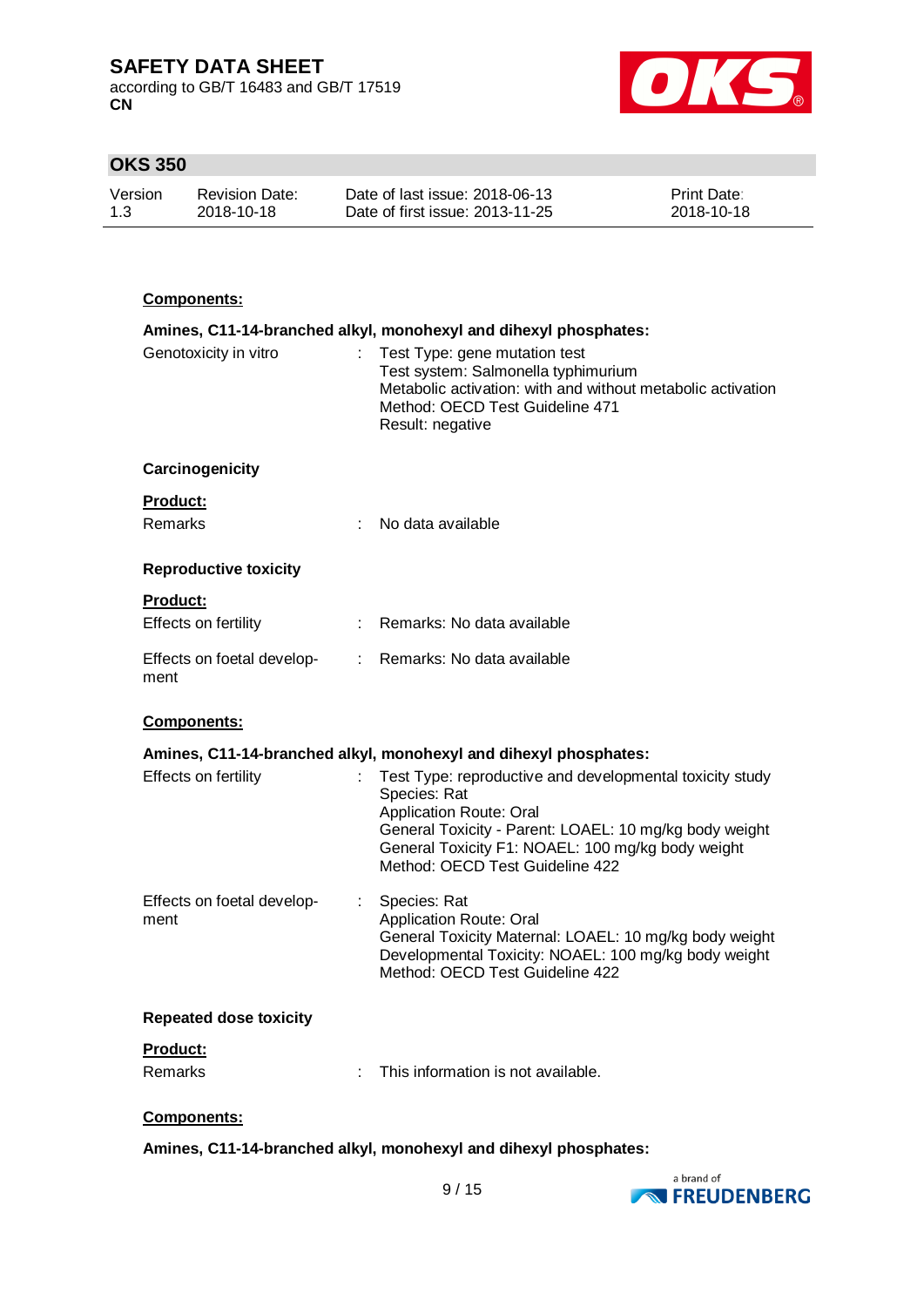according to GB/T 16483 and GB/T 17519 **CN**



÷.

## **OKS 350**

| Version<br>1.3                                      | <b>Revision Date:</b><br>2018-10-18       |   | Date of last issue: 2018-06-13<br>Date of first issue: 2013-11-25                                           | <b>Print Date:</b><br>2018-10-18 |
|-----------------------------------------------------|-------------------------------------------|---|-------------------------------------------------------------------------------------------------------------|----------------------------------|
| <b>Species</b><br><b>LOAEL</b><br>Method<br>Remarks | <b>Application Route</b><br>Exposure time |   | Rat<br>10 mg/kg<br>Oral<br>28<br><b>OECD Test Guideline 422</b><br>Not classified due to inconclusive data. |                                  |
|                                                     | <b>Aspiration toxicity</b>                |   |                                                                                                             |                                  |
| <b>Product:</b>                                     | This information is not available.        |   |                                                                                                             |                                  |
|                                                     | <b>Further information</b>                |   |                                                                                                             |                                  |
| <b>Product:</b>                                     |                                           |   |                                                                                                             |                                  |
| Remarks                                             |                                           | ÷ | Information given is based on data on the components and<br>the toxicology of similar products.             |                                  |
|                                                     | Components:                               |   |                                                                                                             |                                  |
|                                                     | 2,2-dimethyl-1,3-propanediyl dioleate:    |   |                                                                                                             |                                  |
| <b>Remarks</b>                                      |                                           |   | Information given is based on data on the components and<br>the toxicology of similar products.             |                                  |
|                                                     | <b>12. ECOLOGICAL INFORMATION</b>         |   |                                                                                                             |                                  |

| <b>Ecotoxicity</b> |  |
|--------------------|--|
|                    |  |

| <b>Product:</b>                                        |                            |
|--------------------------------------------------------|----------------------------|
| Toxicity to fish                                       | Remarks: No data available |
| Toxicity to daphnia and other<br>aquatic invertebrates | Remarks: No data available |
| Toxicity to algae                                      | Remarks: No data available |
| Toxicity to microorganisms                             | Remarks: No data available |

### **Components:**

### **2,2-dimethyl-1,3-propanediyl dioleate:**

| Toxicity to fish | : LC50 (Leuciscus idus (Golden orfe)): $> 10,000$ mg/l |
|------------------|--------------------------------------------------------|
|                  | Exposure time: 96 h                                    |
|                  | Method: OECD Test Guideline 203                        |

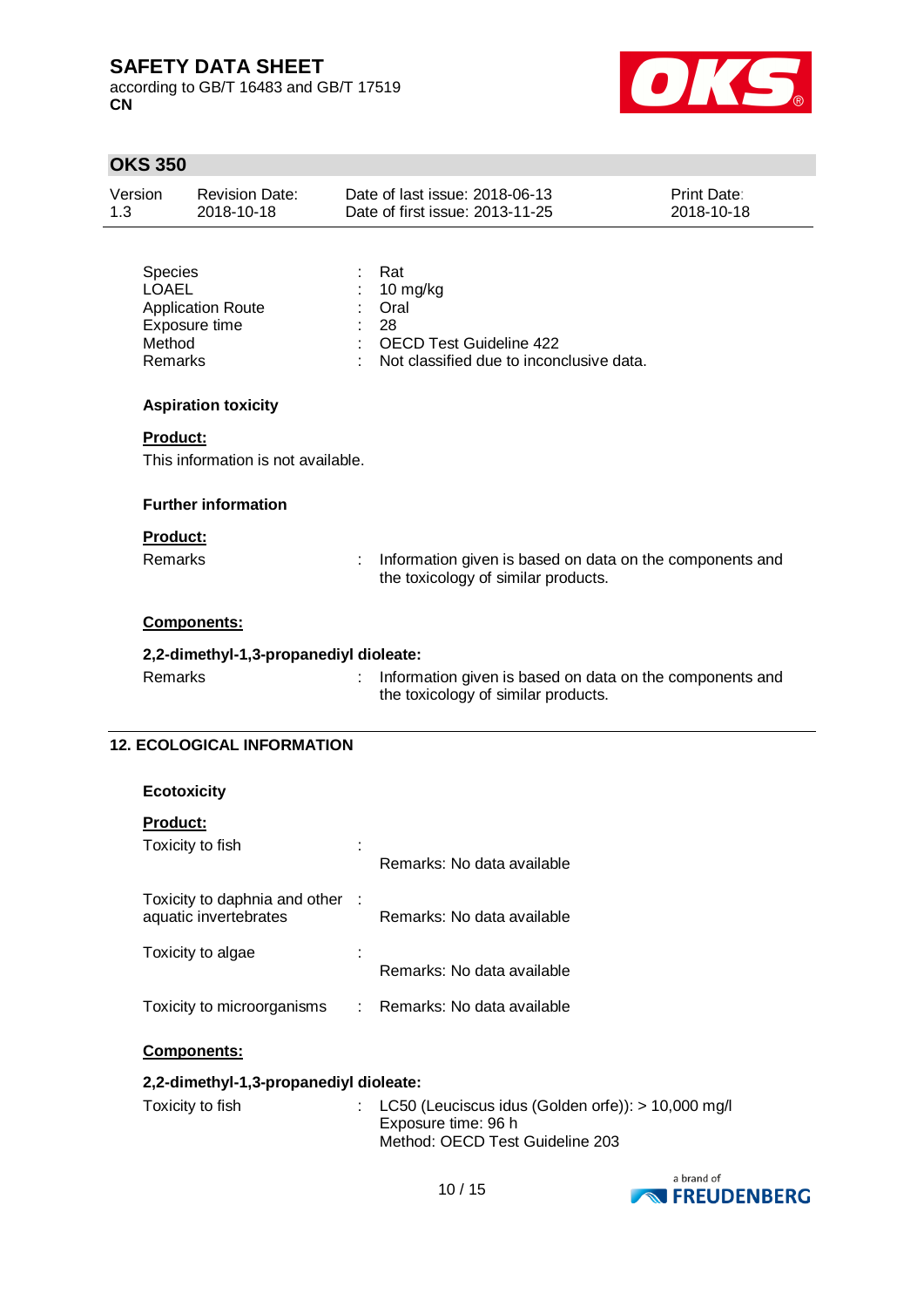according to GB/T 16483 and GB/T 17519 **CN**



## **OKS 350**

ty

| 1.3 | Version      | <b>Revision Date:</b><br>2018-10-18                              |    | Date of last issue: 2018-06-13<br>Date of first issue: 2013-11-25                                                                                   | Print Date:<br>2018-10-18 |
|-----|--------------|------------------------------------------------------------------|----|-----------------------------------------------------------------------------------------------------------------------------------------------------|---------------------------|
|     |              |                                                                  |    |                                                                                                                                                     |                           |
|     |              | aquatic invertebrates                                            |    | Toxicity to daphnia and other : EC50 (Daphnia magna (Water flea)): > 100 mg/l<br>Exposure time: 48 h<br>Method: ISO 6341                            |                           |
|     |              | Toxicity to algae                                                | ÷. | ErC50 (Pseudokirchneriella subcapitata (green algae)): > 100<br>mg/l<br>Exposure time: 72 h<br>Method: OECD Test Guideline 201                      |                           |
|     |              |                                                                  |    | Amines, C11-14-branched alkyl, monohexyl and dihexyl phosphates:                                                                                    |                           |
|     |              | Toxicity to fish                                                 |    | LC50 (Oncorhynchus mykiss (rainbow trout)): 5.5 mg/l<br>Exposure time: 96 h<br>Method: OECD Test Guideline 203                                      |                           |
|     |              | Toxicity to daphnia and other :<br>aquatic invertebrates         |    | EC50 (Daphnia magna (Water flea)): > 1 mg/l<br>Exposure time: 48 h<br>Test Type: Immobilization<br>Method: OECD Test Guideline 202                  |                           |
|     |              | Toxicity to algae                                                | ÷. | EC50 (Selenastrum capricornutum (green algae)): > 10 mg/l<br>Exposure time: 72 h<br>Test Type: Growth inhibition<br>Method: OECD Test Guideline 201 |                           |
|     |              |                                                                  |    | NOEC (Selenastrum capricornutum (green algae)): 3.2 mg/l<br>Exposure time: 72 h<br>Method: OECD Test Guideline 201                                  |                           |
|     | ic toxicity) | Toxicity to daphnia and other :<br>aquatic invertebrates (Chron- |    | NOEC (Daphnia magna (Water flea)): > 10 mg/l<br>Exposure time: 22 d<br>Method: OECD Test Guideline 211                                              |                           |
|     |              | Toxicity to microorganisms                                       |    | EC50 (Bacteria): > 100 mg/l<br>Exposure time: 3 h<br>Test Type: Respiration inhibition<br>Method: OECD Test Guideline 209                           |                           |
|     |              | <b>Persistence and degradability</b>                             |    |                                                                                                                                                     |                           |
|     | Product:     |                                                                  |    |                                                                                                                                                     |                           |
|     |              | Biodegradability                                                 |    | Remarks: No data available                                                                                                                          |                           |
|     |              | Physico-chemical removabili- :                                   |    | Remarks: No data available                                                                                                                          |                           |

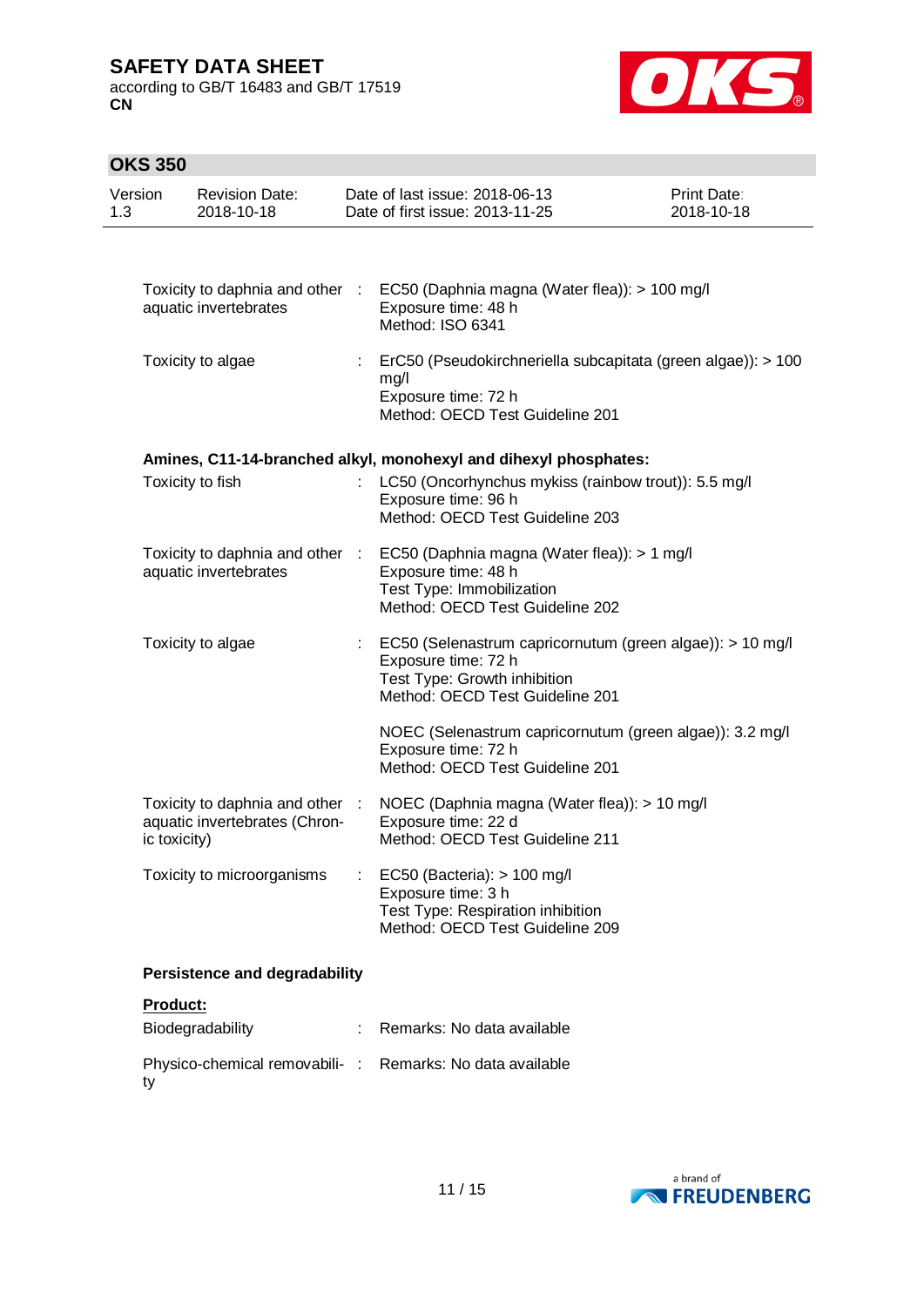according to GB/T 16483 and GB/T 17519 **CN**



| <b>OKS 350</b>                                                   |                                                    |                           |                                                                                                                                                                                                                         |                           |
|------------------------------------------------------------------|----------------------------------------------------|---------------------------|-------------------------------------------------------------------------------------------------------------------------------------------------------------------------------------------------------------------------|---------------------------|
| Version<br>1.3                                                   | <b>Revision Date:</b><br>2018-10-18                |                           | Date of last issue: 2018-06-13<br>Date of first issue: 2013-11-25                                                                                                                                                       | Print Date:<br>2018-10-18 |
|                                                                  | Components:                                        |                           |                                                                                                                                                                                                                         |                           |
|                                                                  | 2,2-dimethyl-1,3-propanediyl dioleate:             |                           |                                                                                                                                                                                                                         |                           |
| Biodegradability                                                 |                                                    | ÷.                        | Biodegradation: 85 %<br>Method: OECD Test Guideline 301B                                                                                                                                                                |                           |
|                                                                  |                                                    |                           | Amines, C11-14-branched alkyl, monohexyl and dihexyl phosphates:                                                                                                                                                        |                           |
|                                                                  | Biodegradability                                   |                           | Inoculum: activated sludge<br>Result: Not rapidly biodegradable<br>Biodegradation: 12 %<br>Exposure time: 28 d<br>Method: OECD Test Guideline 301B                                                                      |                           |
|                                                                  | <b>Bioaccumulative potential</b>                   |                           |                                                                                                                                                                                                                         |                           |
| Product:                                                         |                                                    |                           |                                                                                                                                                                                                                         |                           |
|                                                                  | <b>Bioaccumulation</b>                             |                           | Remarks: This mixture contains no substance considered to<br>be persistent, bioaccumulating and toxic (PBT).<br>This mixture contains no substance considered to be very<br>persistent and very bioaccumulating (vPvB). |                           |
|                                                                  | Components:                                        |                           |                                                                                                                                                                                                                         |                           |
|                                                                  | 2,2-dimethyl-1,3-propanediyl dioleate:             |                           |                                                                                                                                                                                                                         |                           |
|                                                                  | Partition coefficient: n-<br>octanol/water         | $\mathbb{Z}^{\mathbb{Z}}$ | log Pow: > 3                                                                                                                                                                                                            |                           |
| Amines, C11-14-branched alkyl, monohexyl and dihexyl phosphates: |                                                    |                           |                                                                                                                                                                                                                         |                           |
|                                                                  | <b>Bioaccumulation</b>                             |                           | Bioconcentration factor (BCF): 0.85 - 278                                                                                                                                                                               |                           |
|                                                                  | <b>Mobility in soil</b>                            |                           |                                                                                                                                                                                                                         |                           |
| Product:                                                         |                                                    |                           |                                                                                                                                                                                                                         |                           |
| Mobility                                                         |                                                    |                           | Remarks: No data available                                                                                                                                                                                              |                           |
|                                                                  | Distribution among environ-<br>mental compartments | ÷.                        | Remarks: No data available                                                                                                                                                                                              |                           |
|                                                                  | Other adverse effects                              |                           |                                                                                                                                                                                                                         |                           |
| Product:                                                         |                                                    |                           |                                                                                                                                                                                                                         |                           |
| tion                                                             |                                                    |                           | Additional ecological informa-: No information on ecology is available.                                                                                                                                                 |                           |
|                                                                  |                                                    |                           |                                                                                                                                                                                                                         |                           |

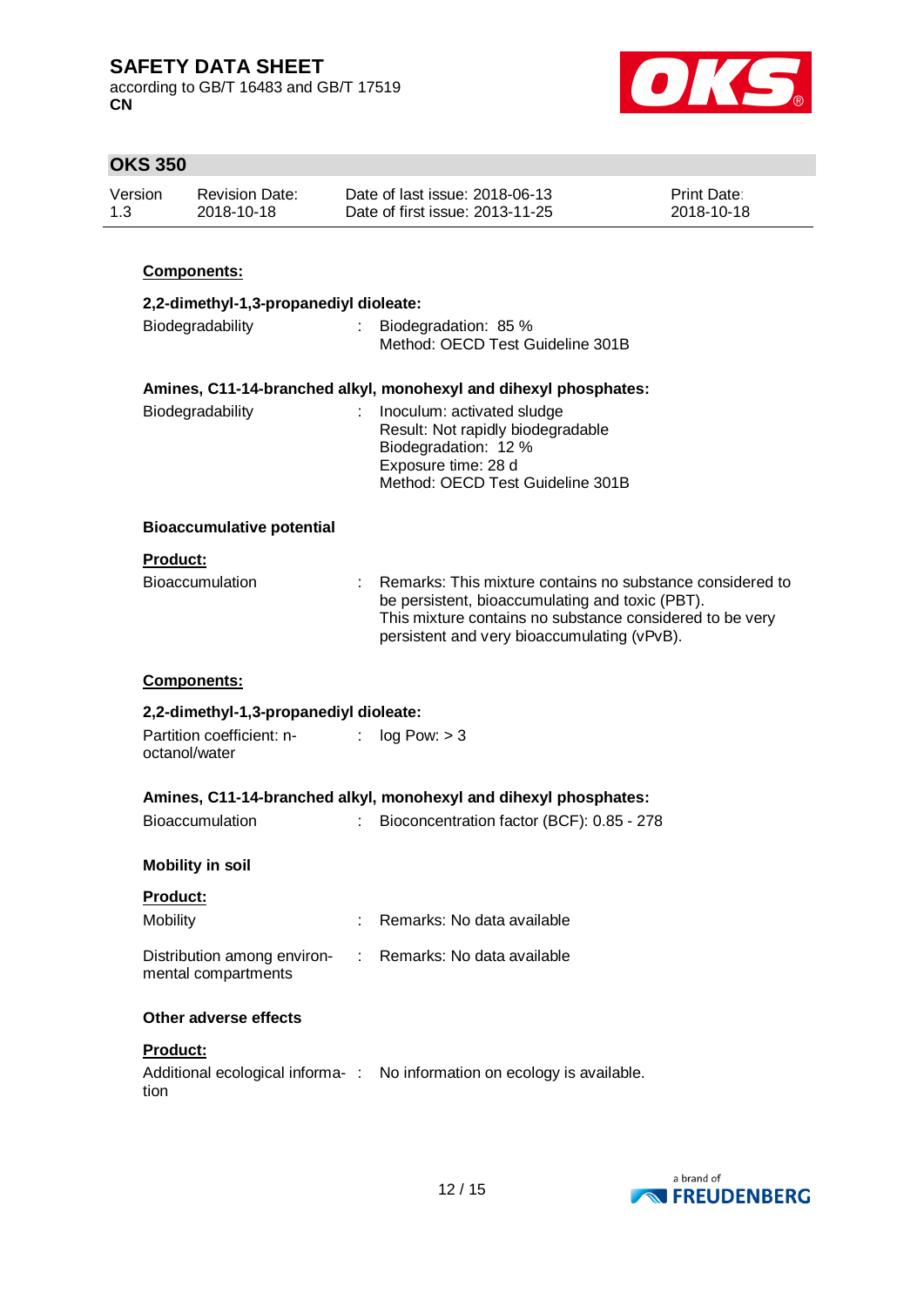according to GB/T 16483 and GB/T 17519 **CN**



### **OKS 350**

| Version | <b>Revision Date:</b> | Date of last issue: 2018-06-13  | <b>Print Date:</b> |
|---------|-----------------------|---------------------------------|--------------------|
| 1.3     | 2018-10-18            | Date of first issue: 2013-11-25 | 2018-10-18         |

#### **13. DISPOSAL CONSIDERATIONS**

#### **Disposal methods**

| Waste from residues    | : The product should not be allowed to enter drains, water<br>courses or the soil.    |
|------------------------|---------------------------------------------------------------------------------------|
| Contaminated packaging | Empty containers can be landfilled, when in accordance with<br>the local regulations. |

#### **14. TRANSPORT INFORMATION**

#### **International Regulations**

### **UNRTDG**

Not regulated as a dangerous good

#### **IATA-DGR**

Not regulated as a dangerous good

#### **IMDG-Code**

Not regulated as a dangerous good

#### **Transport in bulk according to Annex II of MARPOL 73/78 and the IBC Code**

Not applicable for product as supplied.

#### **National Regulations**

#### **GB 6944/12268**

Not regulated as a dangerous good

#### **Special precautions for user**

Not applicable

### **15. REGULATORY INFORMATION**

#### **National regulatory information**

### **Regulations on Safety Management of Hazardous Chemicals**

| Catalogue of Hazardous Chemicals                                                                      | Not applicable     |
|-------------------------------------------------------------------------------------------------------|--------------------|
| Identification of Major Hazard Installations for Danger- : Not applicable<br>ous Chemicals (GB 18218) |                    |
| Hazardous Chemicals for Priority Management under<br><b>SAWS</b>                                      | $:$ Not applicable |

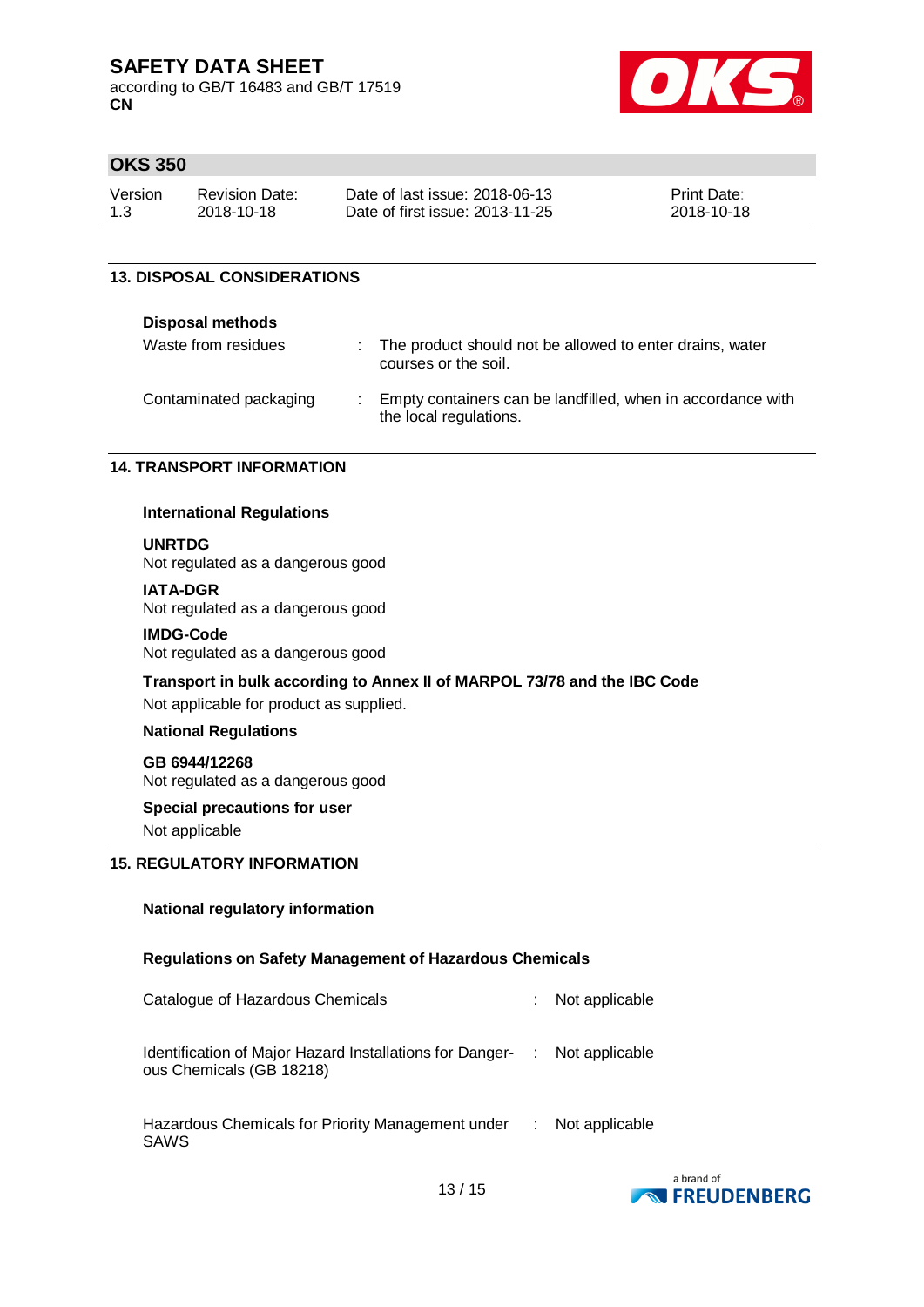according to GB/T 16483 and GB/T 17519 **CN**



### **OKS 350**

| Version | <b>Revision Date:</b> | Date of last issue: 2018-06-13  | <b>Print Date:</b> |
|---------|-----------------------|---------------------------------|--------------------|
| 1.3     | 2018-10-18            | Date of first issue: 2013-11-25 | 2018-10-18         |

**Regulations on Labour Protection in Workplaces where Toxic Substances are Used**

Catalogue of Highly Toxic Chemicals : Not applicable

**Regulation of Environmental Management on the First Import of Chemicals and the Import and Export of Toxic Chemicals**

China Severely Restricted Toxic Chemicals for Import : Not applicable and Export

#### **16. OTHER INFORMATION**

Date format : yyyy/mm/dd

**Full text of other abbreviations**

AICS - Australian Inventory of Chemical Substances; ANTT - National Agency for Transport by Land of Brazil; ASTM - American Society for the Testing of Materials; bw - Body weight; CMR - Carcinogen, Mutagen or Reproductive Toxicant; CPR - Controlled Products Regulations; DIN - Standard of the German Institute for Standardisation; DSL - Domestic Substances List (Canada); ECx - Concentration associated with x% response; ELx - Loading rate associated with x% response; EmS - Emergency Schedule; ENCS - Existing and New Chemical Substances (Japan); ErCx - Concentration associated with x% growth rate response; ERG - Emergency Response Guide; GHS - Globally Harmonized System; GLP - Good Laboratory Practice; IARC - International Agency for Research on Cancer; IATA - International Air Transport Association; IBC - International Code for the Construction and Equipment of Ships carrying Dangerous Chemicals in Bulk; IC50 - Half maximal inhibitory concentration; ICAO - International Civil Aviation Organization; IECSC - Inventory of Existing Chemical Substances in China; IMDG - International Maritime Dangerous Goods; IMO - International Maritime Organization; ISHL - Industrial Safety and Health Law (Japan); ISO - International Organisation for Standardization; KECI - Korea Existing Chemicals Inventory; LC50 - Lethal Concentration to 50 % of a test population; LD50 - Lethal Dose to 50% of a test population (Median Lethal Dose); MARPOL - International Convention for the Prevention of Pollution from Ships; n.o.s. - Not Otherwise Specified; Nch - Chilean Norm; NO(A)EC - No Observed (Adverse) Effect Concentration; NO(A)EL - No Observed (Adverse) Effect Level; NOELR - No Observable Effect Loading Rate; NOM - Official Mexican Norm; NTP - National Toxicology Program; NZIoC - New Zealand Inventory of Chemicals; OECD - Organization for Economic Co-operation and Development; OPPTS - Office of Chemical Safety and Pollution Prevention; PBT - Persistent, Bioaccumulative and Toxic substance; PICCS - Philippines Inventory of Chemicals and Chemical Substances; (Q)SAR - (Quantitative) Structure Activity Relationship; REACH - Regulation (EC) No 1907/2006 of the European Parliament and of the Council concerning the Registration, Evaluation, Authorisation and Restriction of Chemicals; SADT - Self-Accelerating Decomposition Temperature; SDS - Safety Data Sheet; TCSI - Taiwan Chemical Substance Inventory; TDG - Transportation of Dangerous Goods; TSCA - Toxic Substances Con-